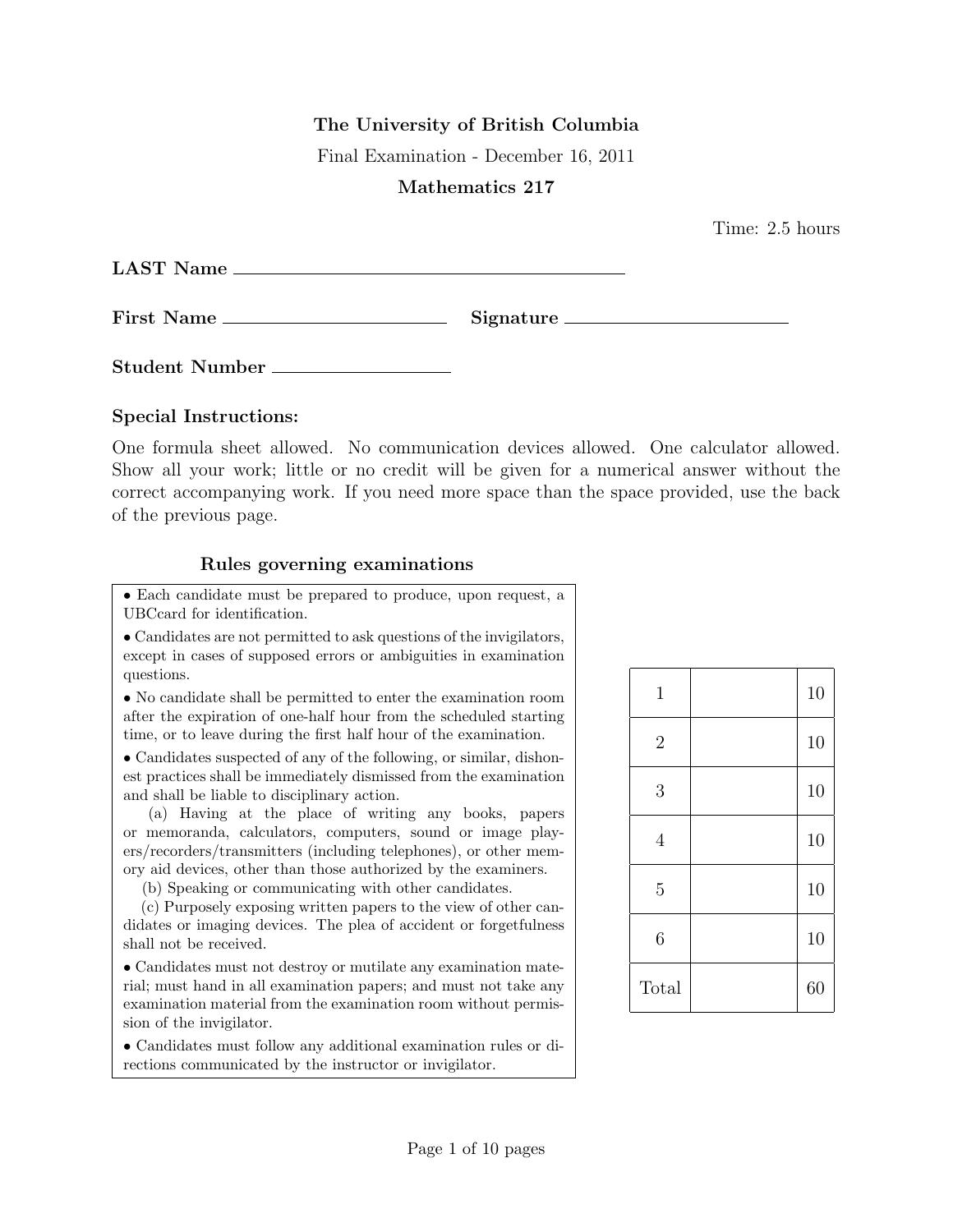[10] 1. Recall that a direction can be given by a unit vector of the form  $\vec{u}_{\theta} = \langle \cos \theta, \sin \theta \rangle$ for some angle  $\theta$  measured counterclockwise from the positive x-axis. Let

$$
f(x,y) = e^{-x^2 - 2y^2},
$$

and consider the point  $P(-1, 0)$ .

(a) Find  $\nabla f$  at P.

(b) Find the angles  $\theta$  that determine the directions of maximum increase, maximum decrease, and zero change of the function  $f$ .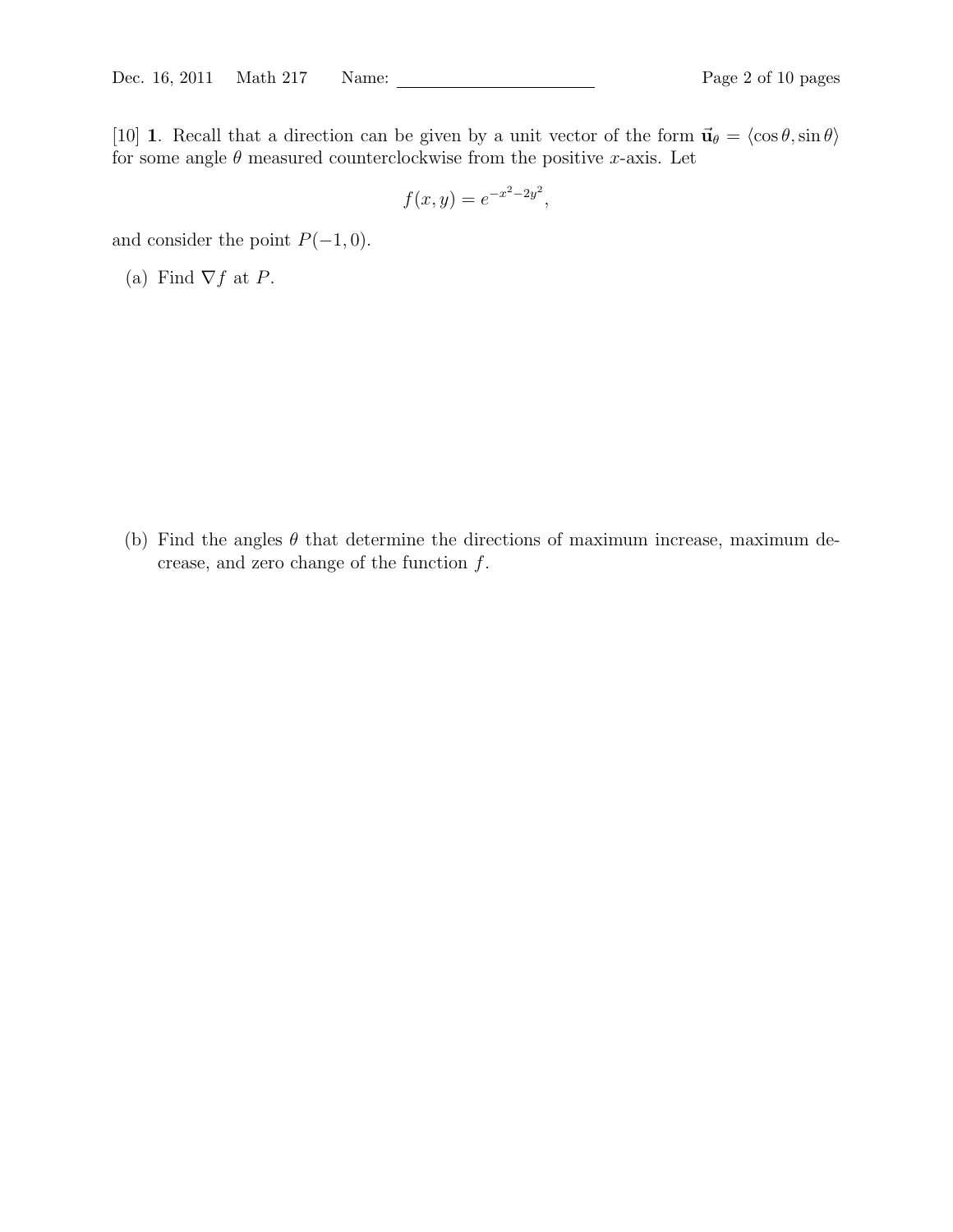(c) Write the directional derivative of f at P as a function of  $\theta$ ; call this function  $g(\theta)$ .

(d) Find the value of  $\theta$  that maximizes  $g(\theta)$  and find the maximum value.

(e) Verify that the value of  $\theta$  that maximizes g corresponds to the direction of the gradient. Verify that the maximum value of  $g$  equals the magnitude of the gradient.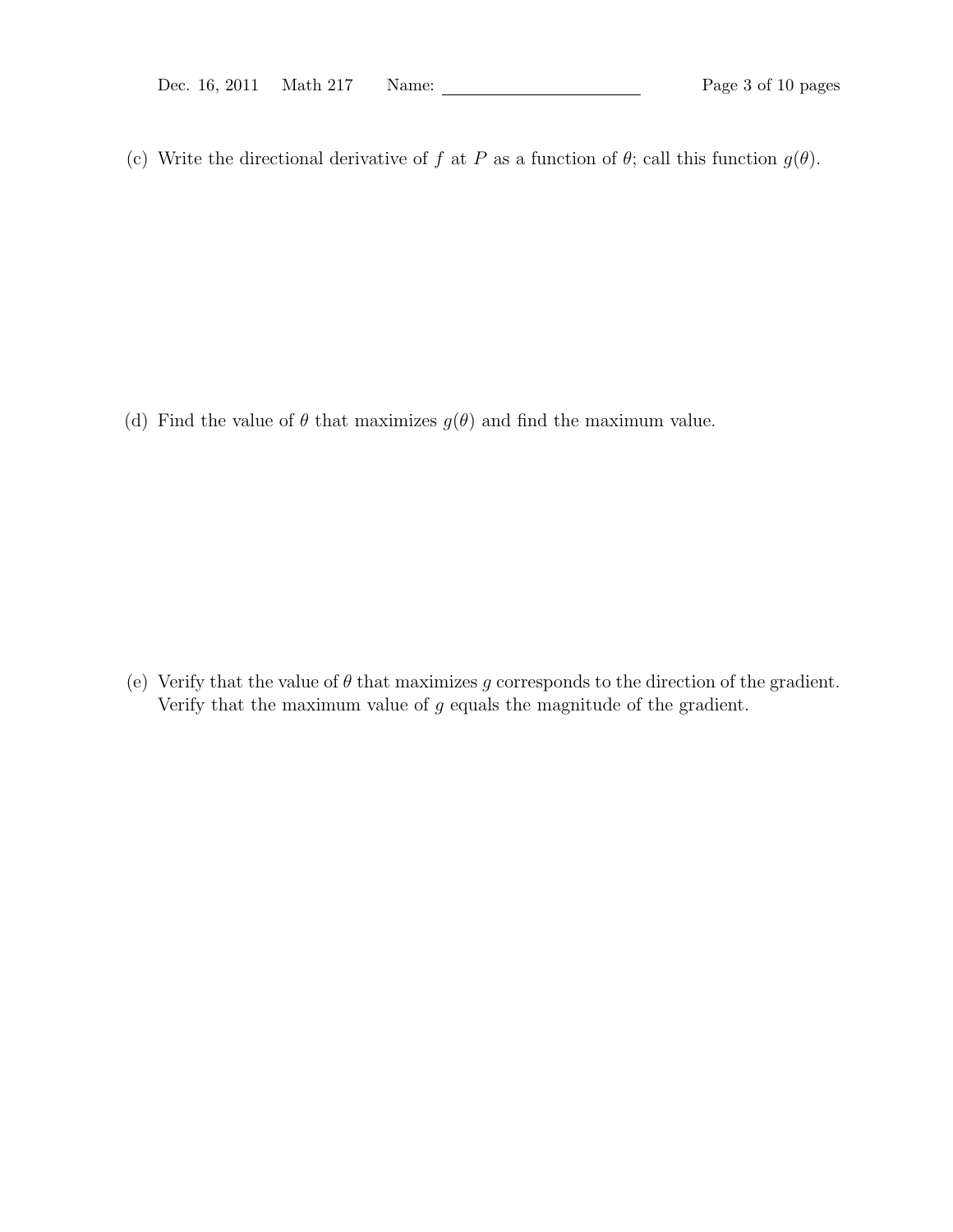- [10] **2**. Consider the parabola  $y = x^2$ , which we parametrize as  $\vec{r}(t) = \langle t, t^2 \rangle$  for  $-\infty < t < \infty$ .
- (a) Find the unit tangent and unit normal vectors  $\vec{\mathbf{T}}(t)$  and  $\vec{\mathbf{N}}(t)$ , respectively, for this parabola.

(b) Show that the curvature of the parabola  $y = x^2$  at its vertex is  $\kappa = 2$ .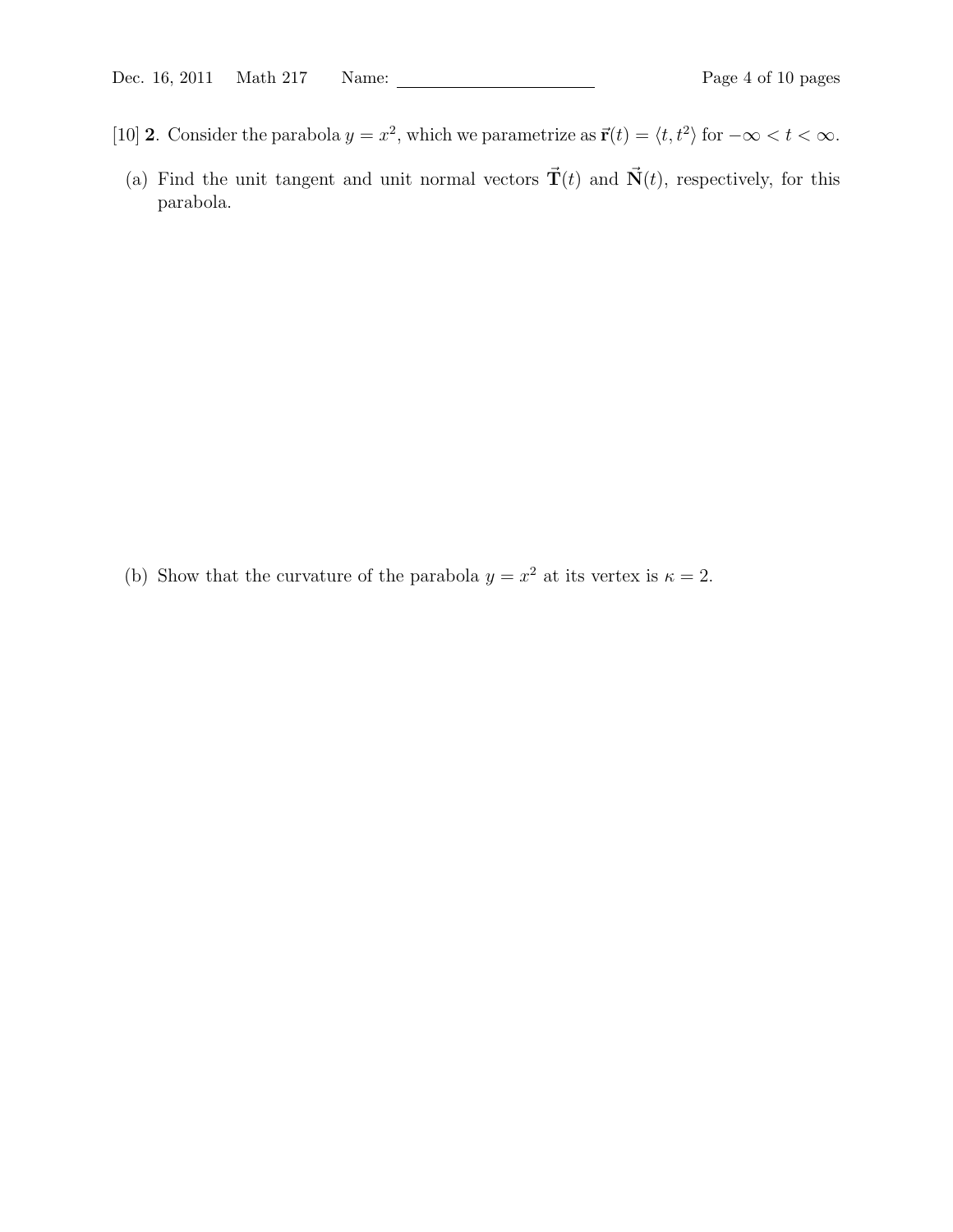(c) Find the equation of the osculating circle at the vertex of the parabola. Sketch both the parabola and this osculating circle on the same set of axes.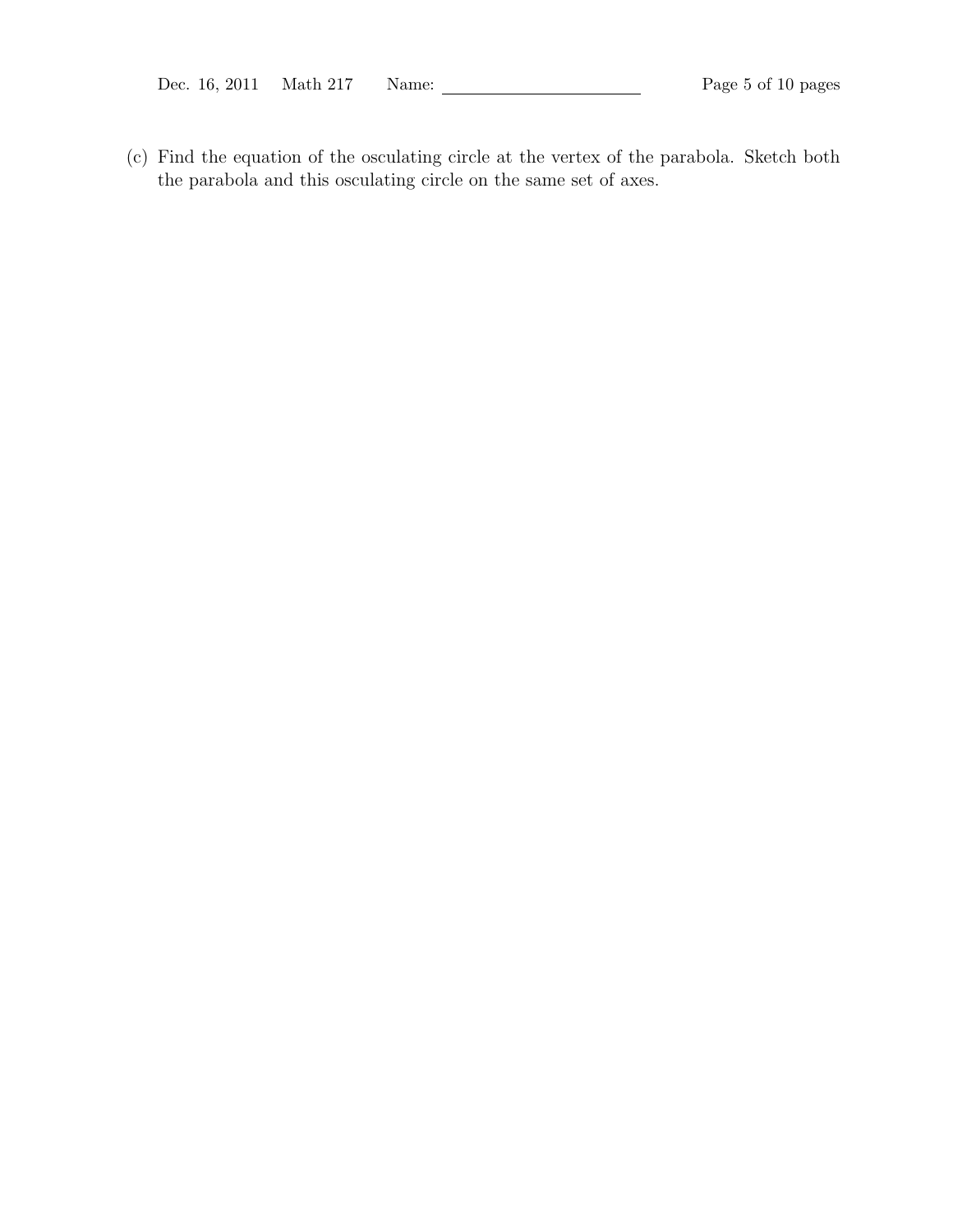[10] 3. Evaluate the triple iterated integral

$$
\int_{-3}^{3} \int_{0}^{\sqrt{9-x^2}} \int_{0}^{2} \frac{1}{1+x^2+y^2} \, dz \, dy \, dx.
$$

It will be useful to sketch the region in  $\mathbb{R}^3$  over which you are integrating.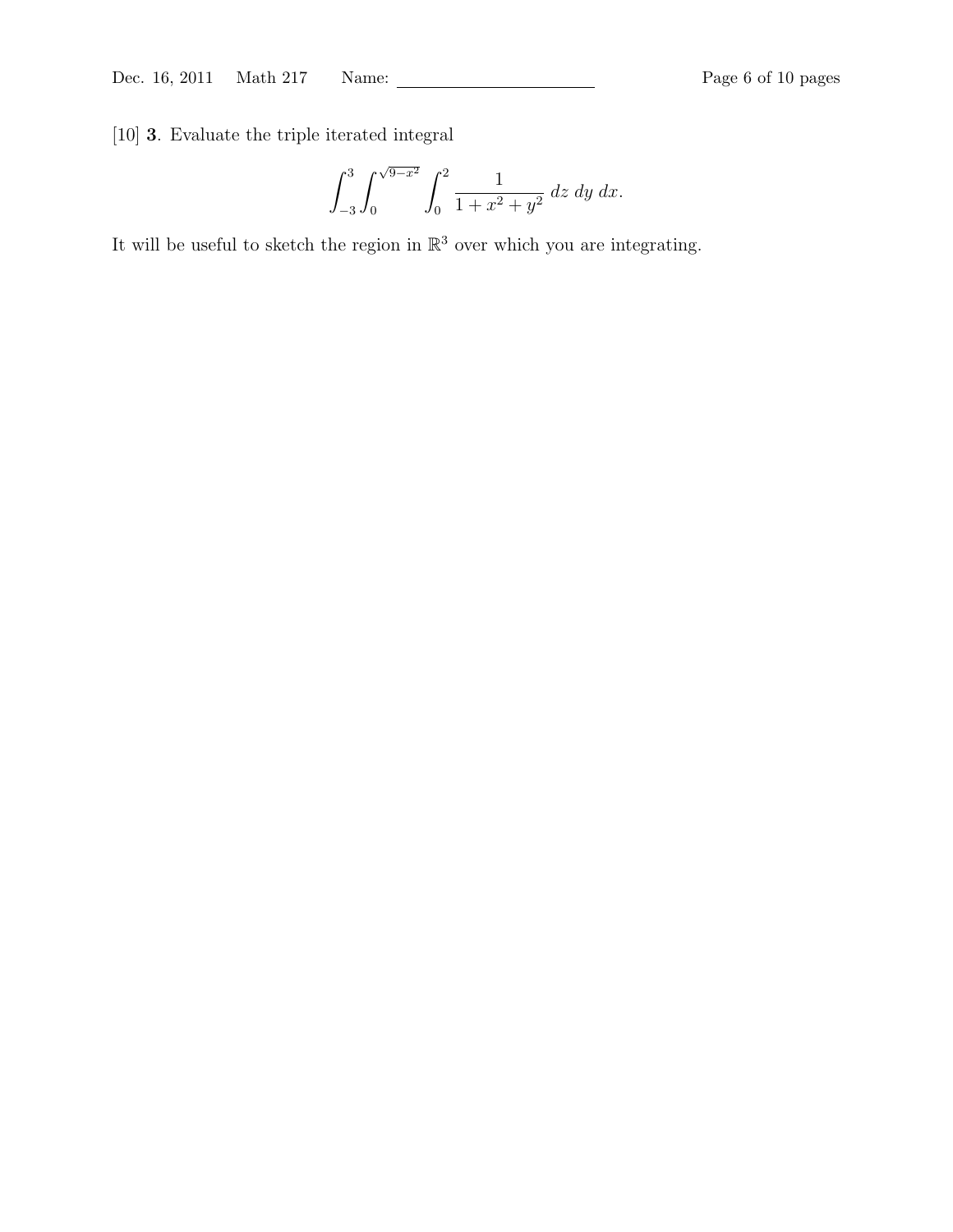[10] **4**. Let  $C_1$  be the circle  $(x - 2)^2 + y^2 = 1$  and let  $C_2$  be the circle  $(x - 2)^2 + y^2 = 9$ . Suppose

$$
\vec{\mathbf{F}}(x,y) = \left\langle \frac{-y}{x^2 + y^2}, \frac{x}{x^2 + y^2} \right\rangle.
$$

Find the integrals  $\int_{C_1} \vec{F} \cdot d\vec{r}$  and  $\int_{C_2} \vec{F} \cdot d\vec{r}$ , where both circles are oriented counterclockwise in computing the line integrals.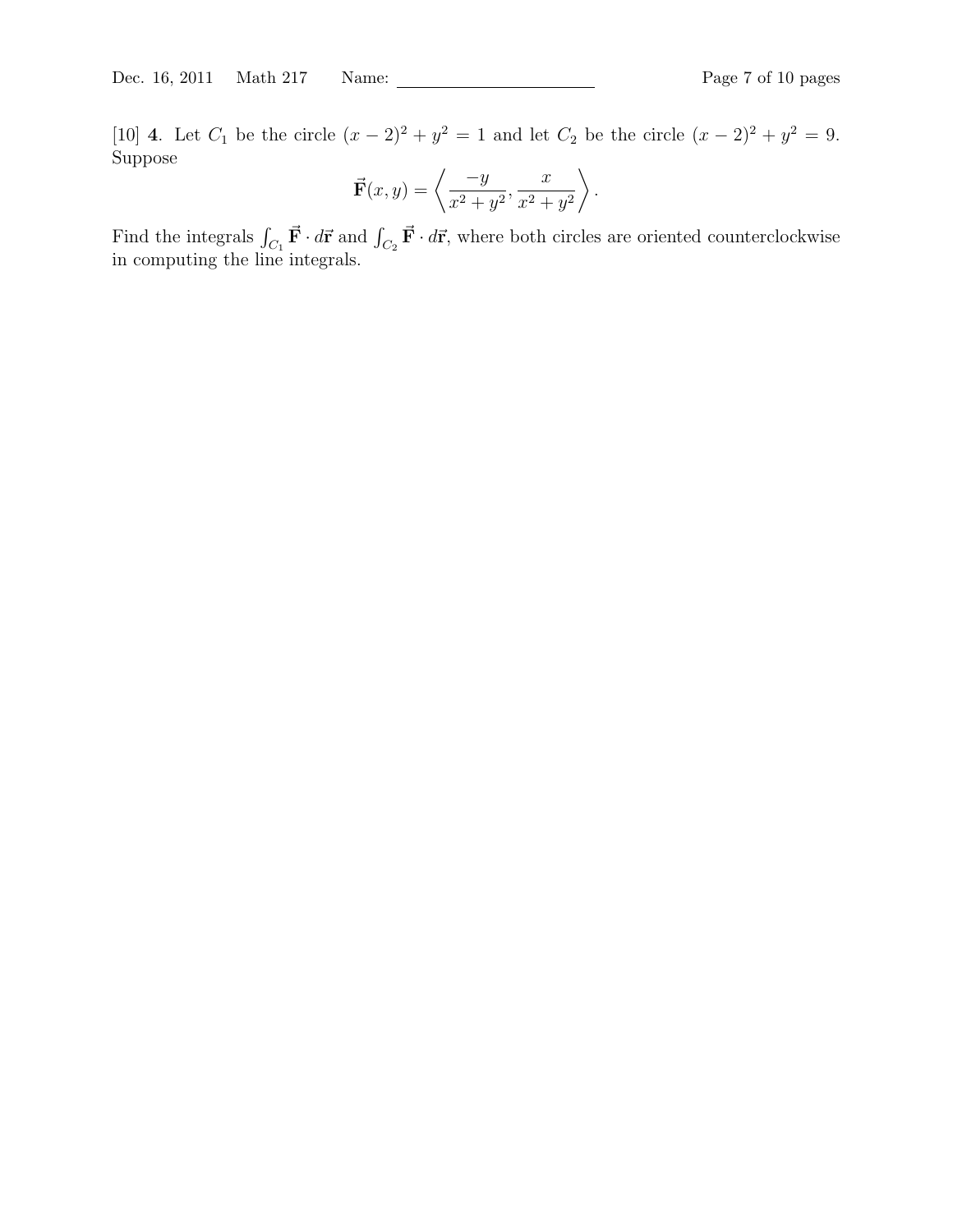[10] 5. Consider the surface S that is the portion of the paraboloid  $z = x^2 + y^2$  with  $0 \le z \le 4$ and  $y \ge 0$  together with the planar surface bounded by the parabola  $z = x^2$  in the xz-plane. Let C be the semicircle and line segment that bound the cap of S in the plane  $z = 4$  with counterclockwise orientation. Let  $\vec{F}(x, y, z) = \langle 2z + y, 2x + z, 2y + x \rangle$ .

Find  $\iint_{S_1} \nabla \times \vec{F} \cdot \vec{n} dS$  where  $S_1$  is the portion of the surface S formed by the half of the paraboloid with  $y \ge 0$  and  $0 \le z \le 4$ .

Hint: Use Stokes' theorem, but apply it to the original surface  $S$ .

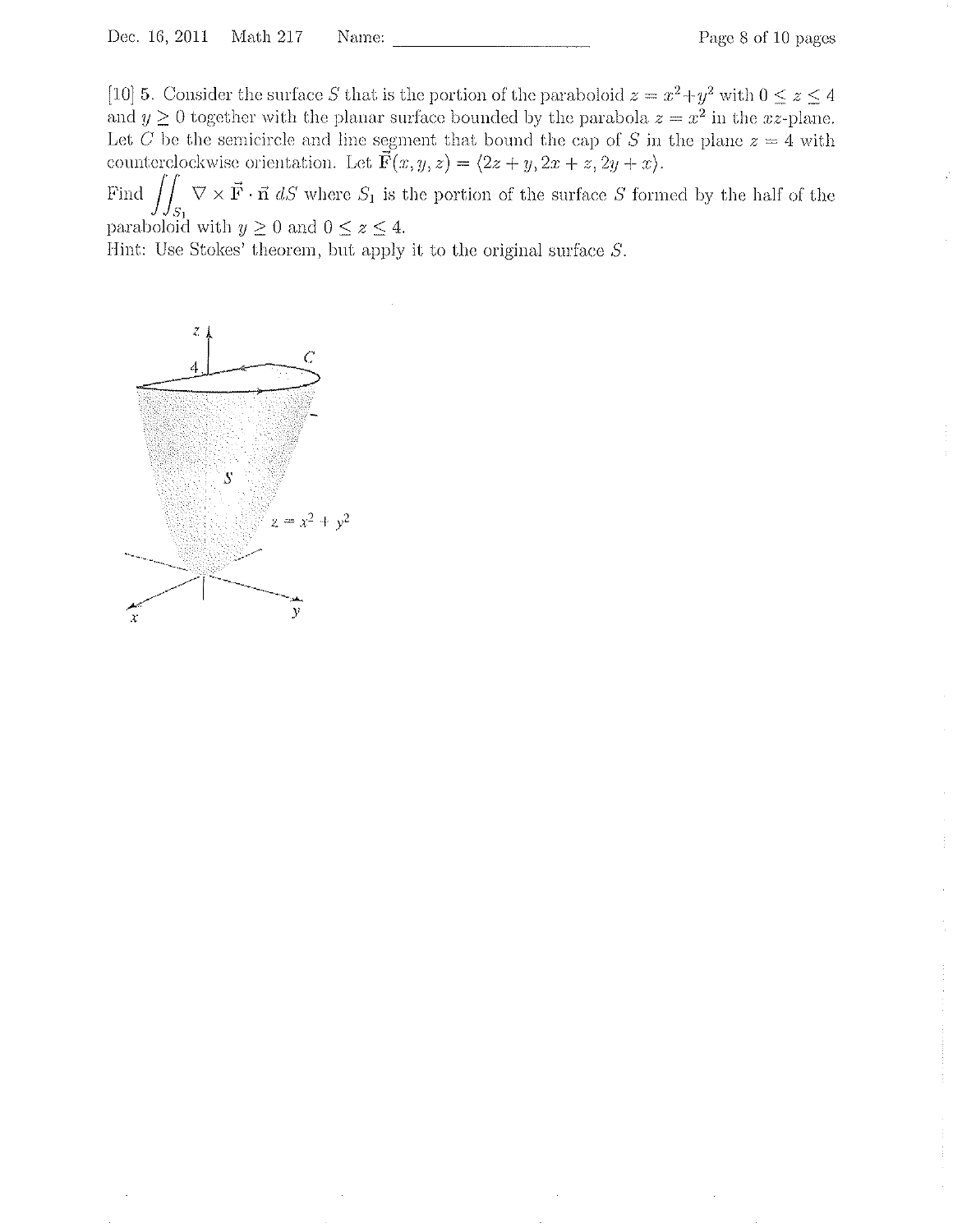[Q5 continued]